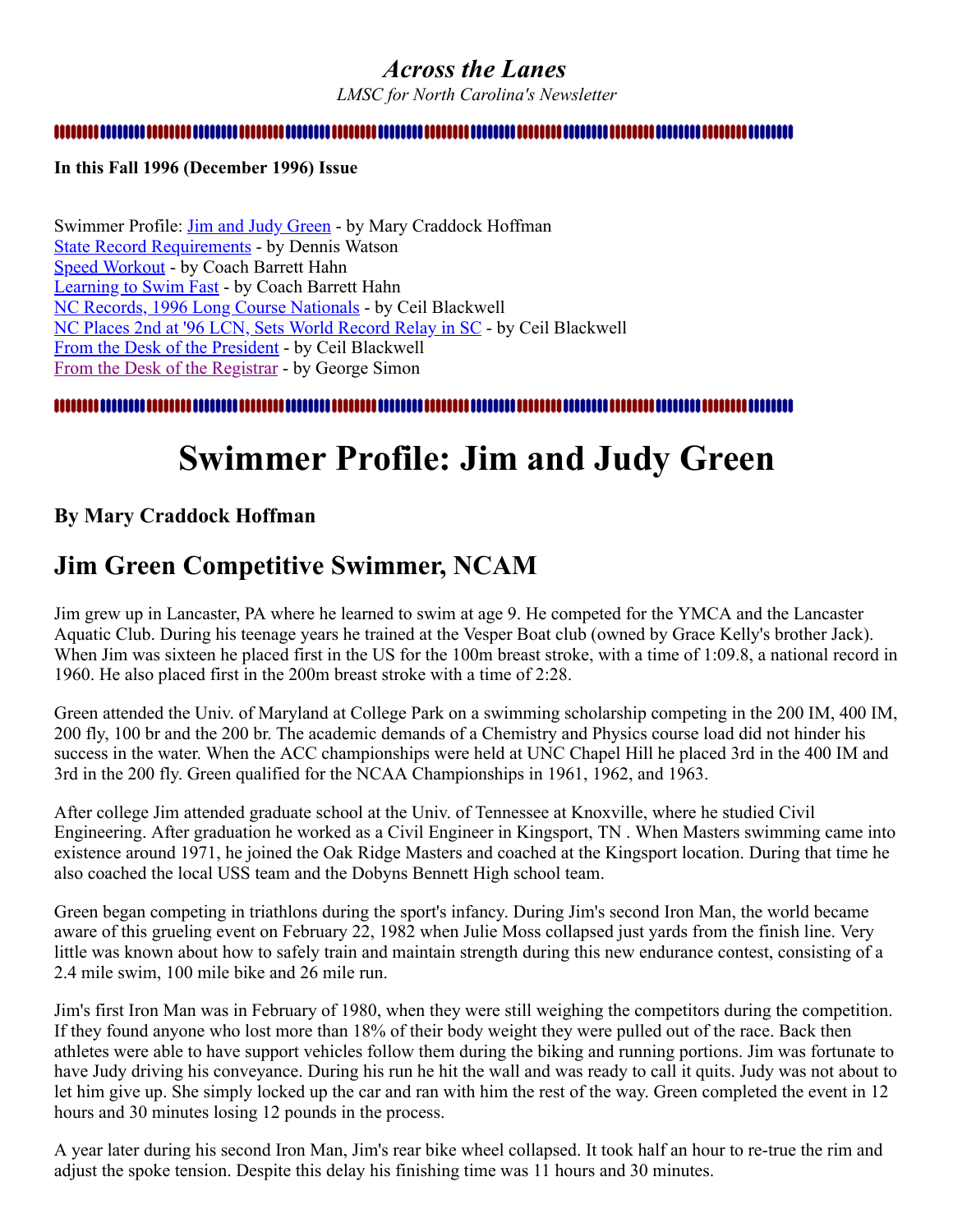The following Oct., only eight months later, Green completed his last Iron Man. Walking pneumonia did not stop him from obtaining a personal best of 11 hours. During these last two Iron Man experiences support vehicles were banned, but Judy was able to obtain a press pass through her employer, Eastman/Kodak. This enabled her to drive a moped as a spectator, with interaction limited to speaking and taking pictures.

In 1991 the Greens moved to Raleigh where they swam with RAM. In 1994 Chapel Hill became their home and they joined NCAM to train at UNC's Koury Natatorium. Jim's masters experiences have included placing first in the 200m (sc) fly with a time of 2:16 at the 1995 Nationals in Fort Lauderdale. He also placed 1st in the 200m (lc) fly with a time of 2:31 at nationals in 1985 at Brown University. That same year he won the 200 fly (lc) at the World Games in Toronto. While consistently making the Top Ten list, he also has several North Carolina records in the 200 fly (45-49), 400 IM (45-49), the 800m (lc) free (50-54), and the 200m (sc) free (50-54).

Despite a long career in competitive swimming, Jim has never experienced an injury serious enough to prevent him from training for more than a day or two. He attributes this phenomenal fact to a weight training regimen (the same one used by the UNC college swimmers) and to Coach Barret Hahn's (NCAM) excellent coaching in stroke techniques.

# **Judy Green Fitness Swimmer, NCAM**

Judy Green cannot recall a time when she was not able to swim. Her mother was a swimming instructor and this provided Judy with daily access to a pool while she was growing up in Gainsville, FL. During grade school she competed for AAU and then swam for Gainsville High. While Judy was majoring in Textile Chemistry and minoring in Engineering at Auburn University she swam with the men's swim team. Since Title IX had not yet been implemented, this arrangement allowed Judy to have a place to swim and in turn she was able to work as an assistant under Coach Eddie Reese (now the head swim coach at Texas).

After graduation Judy met Jim Green at the Univ. of Tennessee at Knoxville where they were both studying Civil Engineering. When she completed her graduate studies she worked for Eastman/Kodak in their research lab in Kingsport, TN. It was then that she joined the Oak RidgeMasters.

Although Judy exhibits speed and an abundance of endurance during workouts, swimming has always been second to her passion for running. Judy works out five days a week running or swimming and on some days doing both. Three days a week she swims 3000 yards and on the fourth day she rewards herself by swimming 2000 yards and then running. Running has provided Judy with a euphoric high that she does not experience during swimming. But workouts in the water do contribute to her cardiovascular fitness. It is surprising to know that Judy does not train for competition. The drive she demonstrates at every workout would leave one to believe she is very competitive. Jim may be more gung ho about racing, but Judy is equally successful with her approach. Judy Green's workout style prooves that it is not neccessary to compete or pile up the yardage to reap the benefits of swimming. Short quality workouts can also be effective for improvement in speed and endurance.

To return to *Across The Lanes* Table of Contents

<span id="page-1-0"></span>

# **State Records Requirements**

# **by Dennis Watson, Past President/Records**

A complete set of state records for all three courses (SCY, SCM and LCM) are sent periodically to your team representative. George Simon is also currently putting these records on the Web **(http://www.NCmasters.org)**. If you want an individual copy of just the records for your age group, please send me a self-addressed stamped

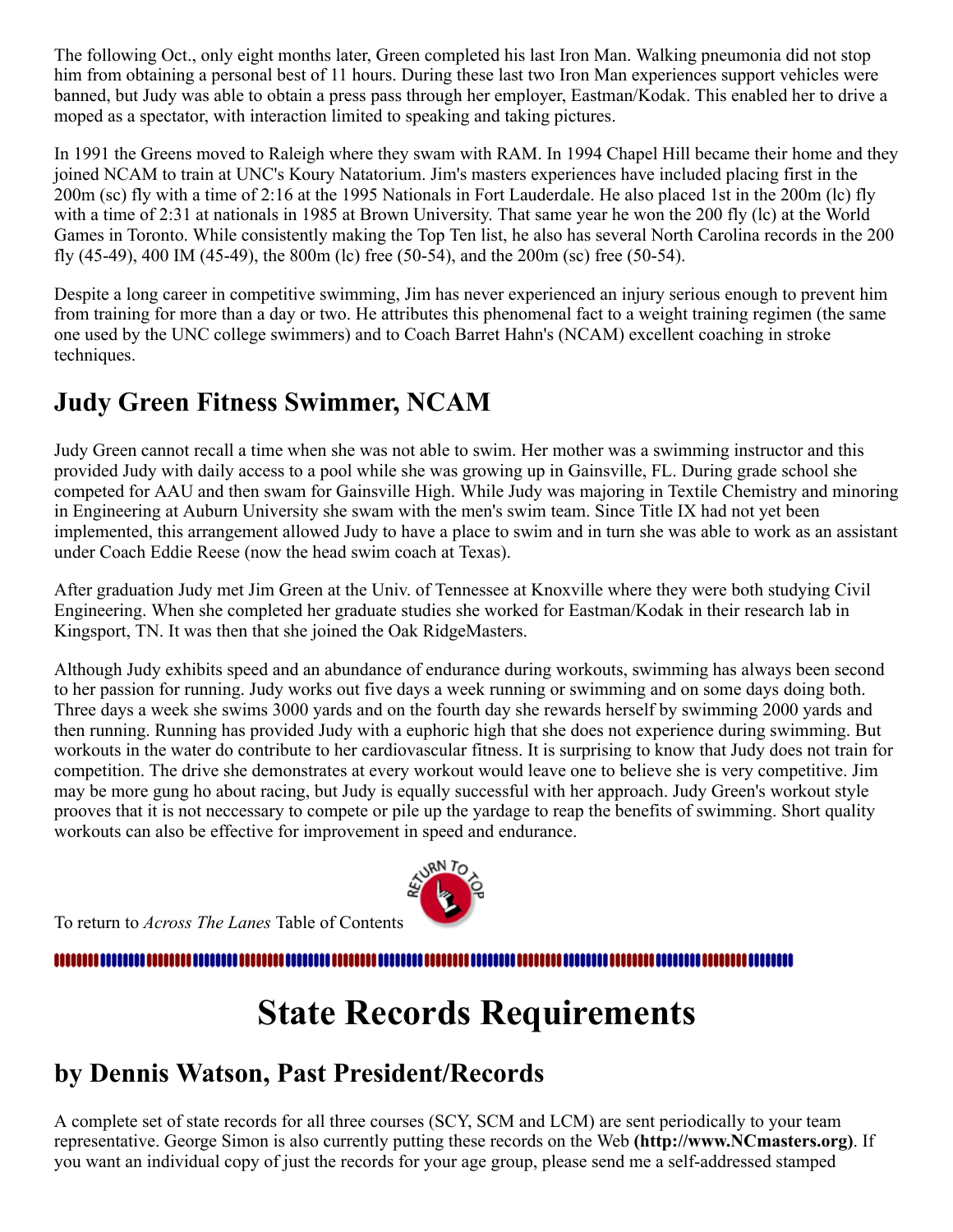envelope with your request to: 2851 Burlwood Drive, Winston Salem, NC 27103. To get a complete set of records for a particular course, please include \$4 for printing and handling and for a complete set of all three courses the fee is \$10.

A couple of important points about records. If you swim in an out-of-state meet and think you may have set a record, you must send a copy of the results with your time to me. I cannot change a state record without verification. (As much as I hate "snail" mail, I cannot accept record changes through E-mail.)

If you are an unattached swimmer, please notify the meet director that you are from North Carolina and ask that he/she indicate such on the official results. Meet directors, please indicate home states for unattached swimmers. I receive copies of both in-state and out-of-state results and it is extremely frustrating when I see "UNA" after a swimmer's result without a designation of home state or team affiliation.

If you swim the long distance events, your split times may count for records, so if you can get a copy of the tape for your lane, include it with a copy of the meet results.



To return to *Across The Lanes* Table of Contents

#### <span id="page-2-0"></span>

# **Speed Workout**

#### **(Short Couse Yards) by Coach Barrett Hahn, NCAM**

Barrett is a graduate of Southern Illinois University, where he was a four year letterman and All-American each of those years. While at SIU he helped the Salukis win four National Independent Conference Championships and four top-ten NCAA finishes. He specialized in sprint to middle distance freestyles, holding the team recordin the 200 free and the 400fr/800fr relays. After one year of swimming as a member, Barrett began coaching NCAM in 1993. Currently he is a full time member of the coaching staff at Koury Natatorium of UNC, where he also coaches several age groups of the North Carolina Aquatic Club. Barrett is USMS and USS certified and a member of the American Swim Coaches Association.

| <b>SET</b> | DESCRIPTION                                                                                                    |                                                                                                                                                                 | А                                             | В                                             | C                                             |
|------------|----------------------------------------------------------------------------------------------------------------|-----------------------------------------------------------------------------------------------------------------------------------------------------------------|-----------------------------------------------|-----------------------------------------------|-----------------------------------------------|
|            | Warm-up: 600(alt. 100S/50D & 100K/50S) Free/Stroke by 300                                                      |                                                                                                                                                                 | 600                                           | 600                                           | 600                                           |
| Set 1:     | 8 x 125<br>odds:<br>75D/50S<br>50K/75S<br>evens:                                                               | on 1:452:002:152:3010ri<br>$K = no board$<br>$S = \text{build}$<br>$D = 1.$ wall-to-wall<br>3. fist<br>DPS - count 1 less stroke/25 yards<br>5.<br>7.<br>Zipper | 1000                                          | 1000                                          | 1000                                          |
| Set 2:     | 300 PBp 3/5/7<br>$6 \times 50!$<br>2 x 100 K<br>4 x 50!<br>100 S ez<br>$2 \times 50!$<br>100 ez<br>C stop here | on 4:305:005:306:0030ri<br>on 1:201:251:301:3505ri<br>on 1:452:002:152:3015ri<br>on 1:101:151:201:2505ri<br>on 2:0020ri<br>on 1:001:051:101:1505ri              | 300<br>300<br>200<br>200<br>100<br>100<br>100 | 300<br>300<br>200<br>200<br>100<br>100<br>100 | 300<br>300<br>200<br>200<br>100<br>100<br>100 |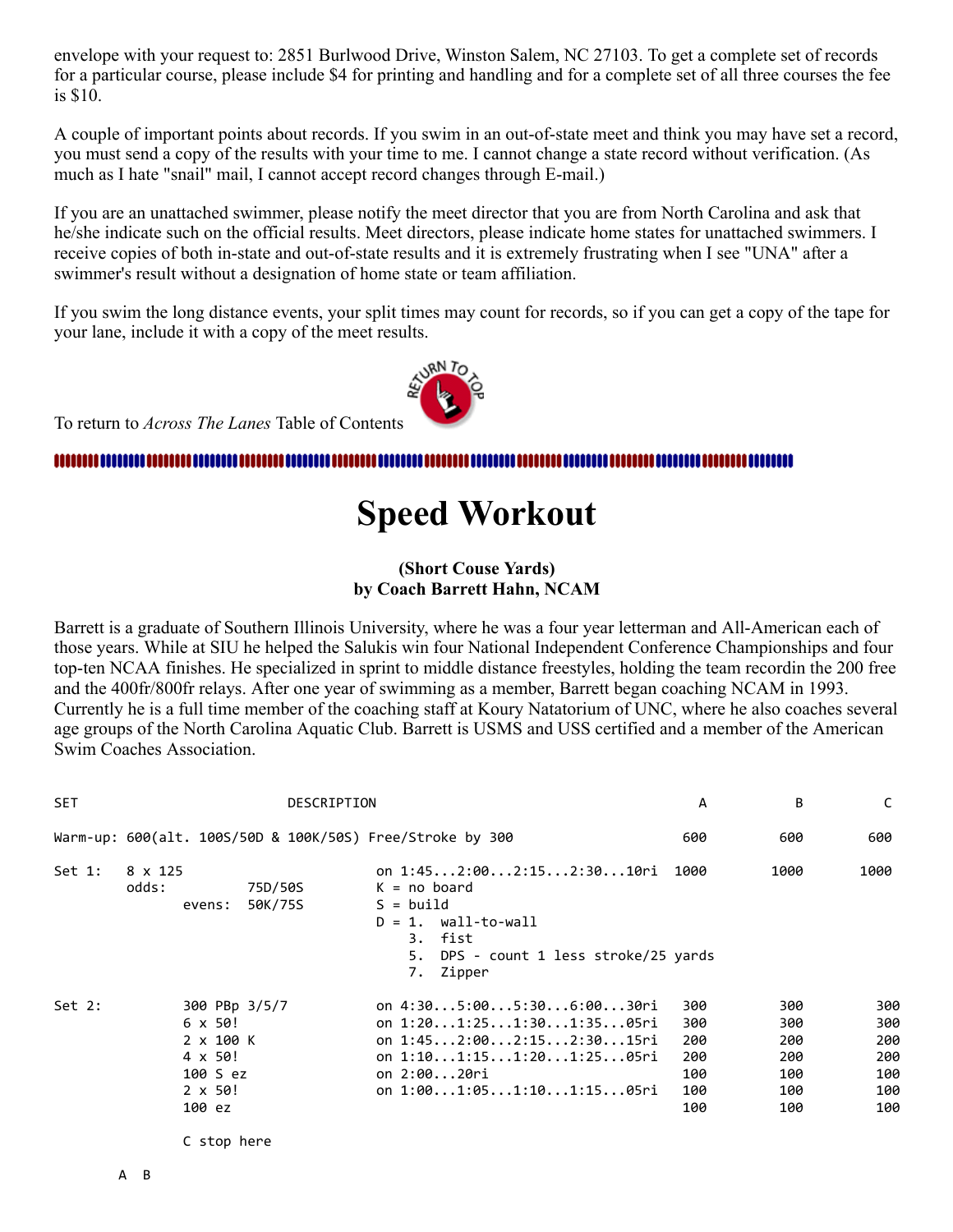| Set 3: 2 1 |                    |     |                                                |       |       |         |
|------------|--------------------|-----|------------------------------------------------|-------|-------|---------|
|            | x 100 P            |     | on 1:201:301:401:5010ri                        | 200   | 100   |         |
|            | x (2 x 75S w/fins) |     | on 1:101:201:301:4010ri                        | 300   | 150   |         |
|            | $x$ (2 $x$ 50K)    |     | $:551:001:051:1005$ ri<br>on                   | 200   | 100   |         |
| Warm-down: | choice             |     |                                                | A     | В     | C       |
|            |                    |     |                                                | 3600+ | 3250+ | $2900+$ |
| Legend     |                    |     |                                                |       |       |         |
|            | PBp                |     | = breathing pattern for pulling                |       |       |         |
|            |                    |     | $=$ fast (100% effort)                         |       |       |         |
|            | wall-to-wall       |     | = (see drill tip on Learning How To Swim Fast) |       |       |         |
|            | DPS.               |     | = Distance Per Stroke                          |       |       |         |
|            | S                  | $=$ | Swim (free)                                    |       |       |         |
|            | К                  | $=$ | Kick                                           |       |       |         |
|            | D                  |     | = Drill                                        |       |       |         |
|            | EZ                 |     | $=$ easy                                       |       |       |         |
|            |                    |     |                                                |       |       |         |
|            |                    |     | $\sqrt{R}N T_{O}$                              |       |       |         |



<span id="page-3-0"></span>To return to *Across The Lanes* Table of Contents

# **Learning How To Swim Fast**

### **By Coach Barrett Hahn, NCAM**

To improve speed one must practice swimming fast with 100% effort and sufficient rest between intervals. An anaerobic set is desirable to achieve the ideal results. Vaughan Thomas's Science and Sport defines anaerobic:

'The level of muscle activity is too great for the blood supply it is receiving. Such activity is called anaerobic (without oxygen), and is accompanied by sensations of pain to the muscle.'

Judy Bonning's "The ABCs of Energy Systems", Swim Magazine defines Anaerobic training:

'Anaerobic-Training the anaerobic system can be quite difficult and is often neglected by many swimmers. In its purest sense, the anaerobic energy system is used for swimming at very fast speeds. The duration of this system (the breakdown of glycogen) is roughly 45 to 50 seconds, or the time of a very fast 100 freestyle. The anaerobic system delivers quickly, and a large amount of energy per unit of time is expended. However the swimmer quickly begins to experience the end product of lactic acidpain-and the effort will end when the level of lactic acid is intolerable. This energy system recuperates slowly after very fast anaerobic efforts and can be more quickly recharged with easy-to-moderate swimming, which helps to remove lactic acid.'

Most masters swim their workouts within their comfort zone, ignoring the interval rest times. This is acceptable if the desired results are aerobic. However, this will have little or no effect on speed. In order to swim fast you need to practice it just like you would any other drill. Break out of your comfort zone during these sets.

## **Drill Tip**

wall-to-wall:

The key to swimming fast is arm speed with stroke length. For each stroke visualize reaching for the wall in front of you (with the hand that is entering the water) and reaching the wall in back of you with the hand that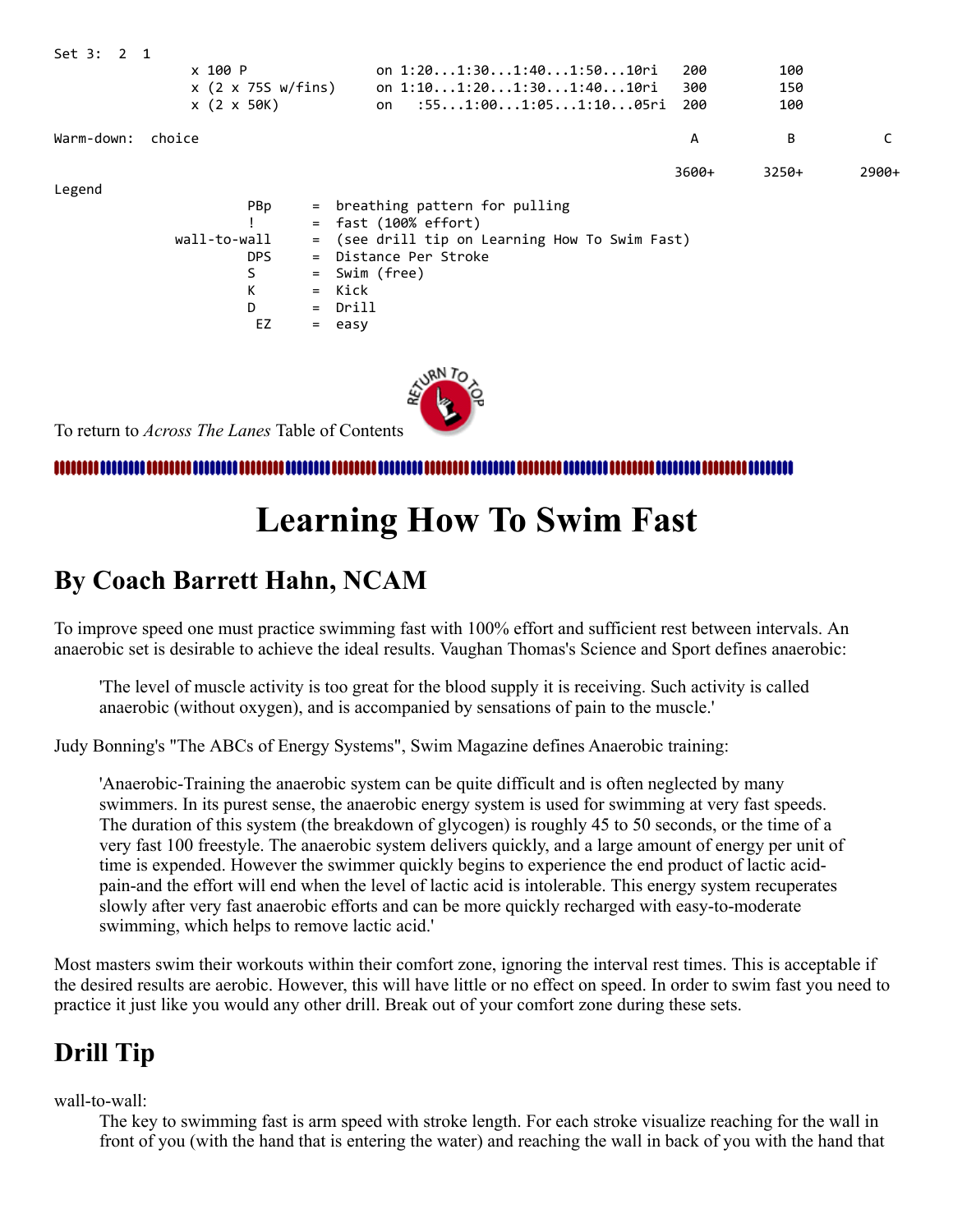is finishing. A one second count ensures full reach, rotation with proper timing, and a streamline position. The more efficient your stroke is, the faster you will swim.

## **Warm-up**

The warm-up includes strokes (even when the following sets are straight freestyle). This allows all the muscles to warm up

# **Set 1**

Set 1 is still part of the warm-up. It allows the swimmer to work on drills while still fresh and helps to gradually build in difficulty to get the heart rate up for the main set (in this workout set 2 is the hard set).

# **Set 2**

The interval gets shorter as the set progresses but the number of repetions also decreases. The idea is to maintain your speed throughout the set. If 100% effort is put forth during the fast portions (50!) an anerobic effect is achieved

# **Set 3**

This is an active warm-down with about an 80% effort.

# **Warm-down**

The swimmer chooses the distance and stroke, since heart rate recovery is different for everyone. (Tip: If the swimmer feels comfortable after 200 yards then that person should swim 400 yards.)

# **ATTENTION COACHES**

For those who are interested, please send in your favorite workout with drill tips to Mary Craddock Hoffman, Editor, Across The Lanes, 12 Dorset Place, Durham, NC 27713. mcradhoff@aol.com. Don't forget to include a short biography.

To return to *Across The Lanes* Table of Contents

<span id="page-4-0"></span>,,,,,,,,,,,,,,,,

# **NC Records, 1996 Long Course Nationals**

## **by Ceil Blackwell**

A number of North Carolina Masters state record were broken this past summer at the 1996 USMS Long Course Nationals held in Ann Arbor, Michigan in August. Congratulations to the following swimmers who set new records for their respective age groups.

Name Age Event/Time

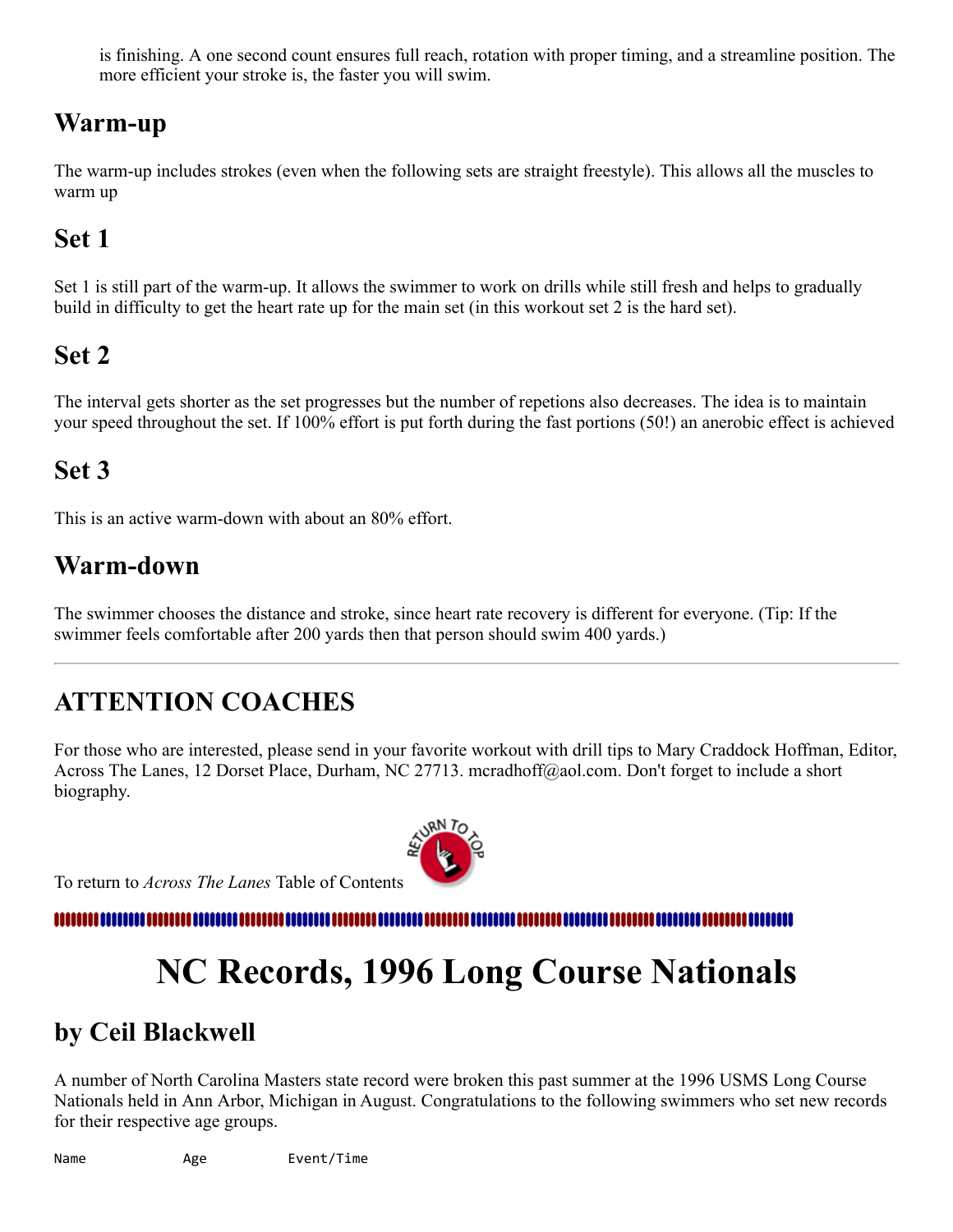Women

| Beverly Amick<br>Sandra Cathey<br>Sandra Kremer<br>Sally Newell<br>Buz Catlin                                                             | 42<br>47<br>60<br>58<br>82 | 50<br>50 | 200 fr/2:43.33, 400 fr/5:47.34, 800 fr/12:10.03<br>800 fr/13:18.93<br>100 br/1:56.67, 200 br/4:13.36<br>br/44.28<br>$br/1:26.14, 200$ IM/6:44.82                                                                                                                                                                                                                                                                                                                                                                                                                                                                        |
|-------------------------------------------------------------------------------------------------------------------------------------------|----------------------------|----------|-------------------------------------------------------------------------------------------------------------------------------------------------------------------------------------------------------------------------------------------------------------------------------------------------------------------------------------------------------------------------------------------------------------------------------------------------------------------------------------------------------------------------------------------------------------------------------------------------------------------------|
| Men                                                                                                                                       |                            |          |                                                                                                                                                                                                                                                                                                                                                                                                                                                                                                                                                                                                                         |
| Grant Johnston<br>Joseph Rhyne<br>Rick Bober<br>Jerry Clark<br>John Kortheuer                                                             | 23<br>37<br>45<br>58<br>65 | 50       | 100 bk/1:05.90, 100 fl/1:02.40<br>800 fr/9:17.71, 200 fl/2:24.28<br>50 fr/26.83, 50 bk/30.30, 100 bk/1:07.16<br>50 fr/28.23, 100 fr/1:04.2, 200 fr/2:28.71<br>$br/38.88$ , 100 $br/1:26.43$ , 200 $br/3:17.13$ , 50 fl/33.74                                                                                                                                                                                                                                                                                                                                                                                            |
| Age Event/Time<br>Relays                                                                                                                  | Team                       |          |                                                                                                                                                                                                                                                                                                                                                                                                                                                                                                                                                                                                                         |
| 160+ men 200 fr/1:47.90<br>$160+$ men 200 med/2:03.19<br>240+ men 200 fr/2:01.12<br>240+ men 200 med/2:21.29<br>240+ mixed 200 fr/2:23.57 |                            |          | NCMS(Jerry Clark 58, Joseph Rhyne37, Grant Johnston 23, Richard Bober 45)<br>NCMS(Richard Bober 45, Grant Johnston 23, Hill Carrow 41, Jerry Clark 58)<br>200+ mixed 200 med/2:20.92 NCMS(Rickard Bober 45, Sally Newell 58, Beverly Amick 42, Jerry Clark 58)<br>NCMS(Rolffs Pinkerton 57, John Kortheuer 65, Dick Webber 67, Jerry Clark 58)<br>NCMS(Rolffs Pinkerton 57, John Kortheuer 65, Dick Webber 67, Jerry Clark 58)<br>NCMS(Sandra Kremer 60, Sally Newell 58, Dick Webber 67, Jerry Clark 58)<br>240+ mixed 200 med/2:41.60 NCMS(Rolffs Pinkerton 57, Sally Newell 58, John Kortheuer 65, Sandra Kremer 60) |



To return to *Across The Lanes* Table of Contents

<span id="page-5-0"></span>,,,,,,,,,,,,,,

# **NC Places 2nd at '96 Long Course Nationals**

### **by Ceil Blackwell**

North Carolina placed 2nd in the small team category at the 1996 USMS Long Course Nationals. The men's team placed 4th in the medium team category and the women's team placed 4th in the small team category. The meet was held August 22-25, 1996 in Ann Arbor, Michigan. North Carolina's national team consisted of Beverly Amick, Sandra Cathey, Sally Newell, Sandra Kremer, Buz Catlin, Grant Johnson, Joe Rhyne, Hill Carrow, Rick Bober, Jerry Clark, Milton Gee, Rolffs Pinkerton, Milton Gee, John Kortheuer, and Dick Webber. Congratulations and thanks to these swimmers who represented our state!

# **NC Relay Team Sets World Record In South Carolina**

### **by Ceil Blackwell**

The 200 Mixed Medley record for 240+ short course meters was 2:32.46. Jeannie Mitchell (back), Sally Newal (breast), John Kortheuer (fly), and Dick Webber (free) broke the record with a time of 2:26.09. Twenty three North Carolina swimmers attended the Electric City SC Meters Meet in Anderson, SC which was held November 9th and 10th. A special thanks goes to Steve Weatherman who is the Treasurer for RAM who organized all the relays for NCMS and thanks to RAM for picking up the relay fees. The NCMS team placed second overall with Paris Island picking up first.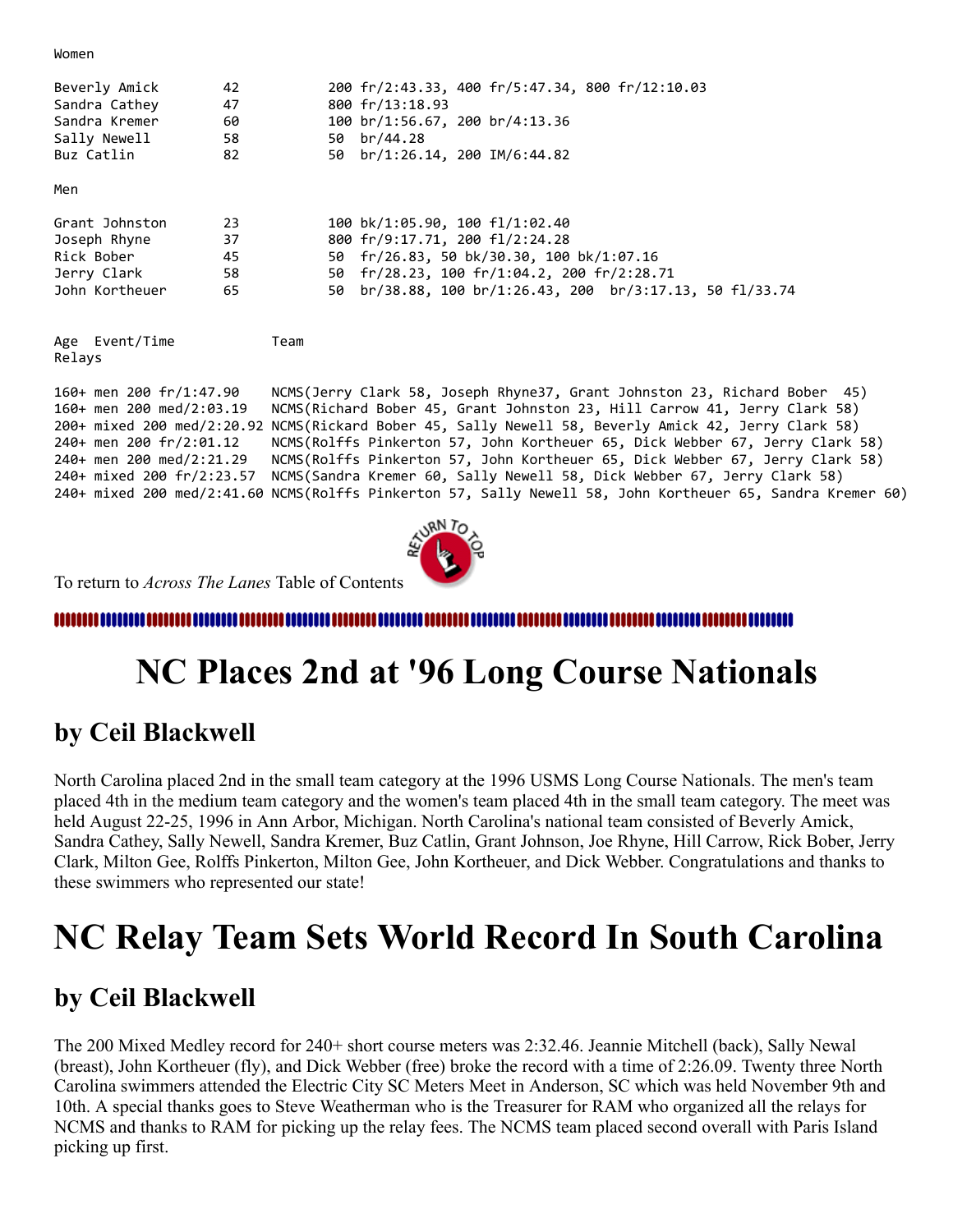

<span id="page-6-0"></span>

# **From The Desk Of The President**

### by Ceil Blackwell

### *Fall Classic Meet Canceled*

Rick Fenton, meet director decided to cancel the November 2nd short course meters meet in Charlotte due to shortage of entries. Please try to support our North Carolina meets! It is very discouraging for a meet director to try to host a meet that is poorly attended. Ideas or suggestions for improving meet attendance are needed. Please pass along your ideas to Ceil Blackwell or any of our LMSC officers. The LMSC meeting scheduled at that meet was also canceled. The next LMSC meeting is scheduled for January 18 at the Sunbelt Championship Meet in Charlotte.

#### *Linda Enders Resigns*

LMSC sends special thanks to Linda Enders for her help with our newsletter during the past year. Linda and Mary Hoffman have been serving as co-editors of Across The Lanes. Linda is resigning to pursue other interests. Mary Hoffman will continue working as newsletter editor.

#### *Oops! More Top Ten Swimmers*

In the last newsletter the following events were mistakenly omitted from the list of North Carolina swimmers who made USMS 1996 Top Ten Short Course Yards ranking: James Hamrick (25-29) 10th in 200 back; Terrence Lee (45- 49) 10th in 50 breast; Bill Brown (50-54) 6th in 200 IM; and Steve Barden (50-54) 10th in 200 breast. Ceil Blackwell apologizes for overlooking these events. Congratulations to these swimmers.

#### *Address Corrections*

Please note that George Simon's return address is on the newsletter. As our state registrar, he needs to be made aware [of address corrections. Note: since you are reading this on the internet, mail your address correction to George](mailto:NCregistrar@usms.org) Simon at NCregistrar@usms.org

<span id="page-6-1"></span>To return to *Across The Lanes* Table of Contents

# **From The Desk Of The Registrar**

## **by George Simon**

### *Dorothy Donnelly Retires*

If you read the"Dear Dorothy" article in the Swim Magazine Nov/Dec issue, you would have learned that Dorothy "Dot" Donnelly, our USMS Executive Secretary is retiring. I was fortunate enough to first meet Dot at the 1992 Short Course Championships in Chapel Hill. Since then I have often had the pleasure of receiving her help during my years as the LMSC registrar. I have also enjoyed visiting with Dot at the '94, '95, and '96 USMS conventions.